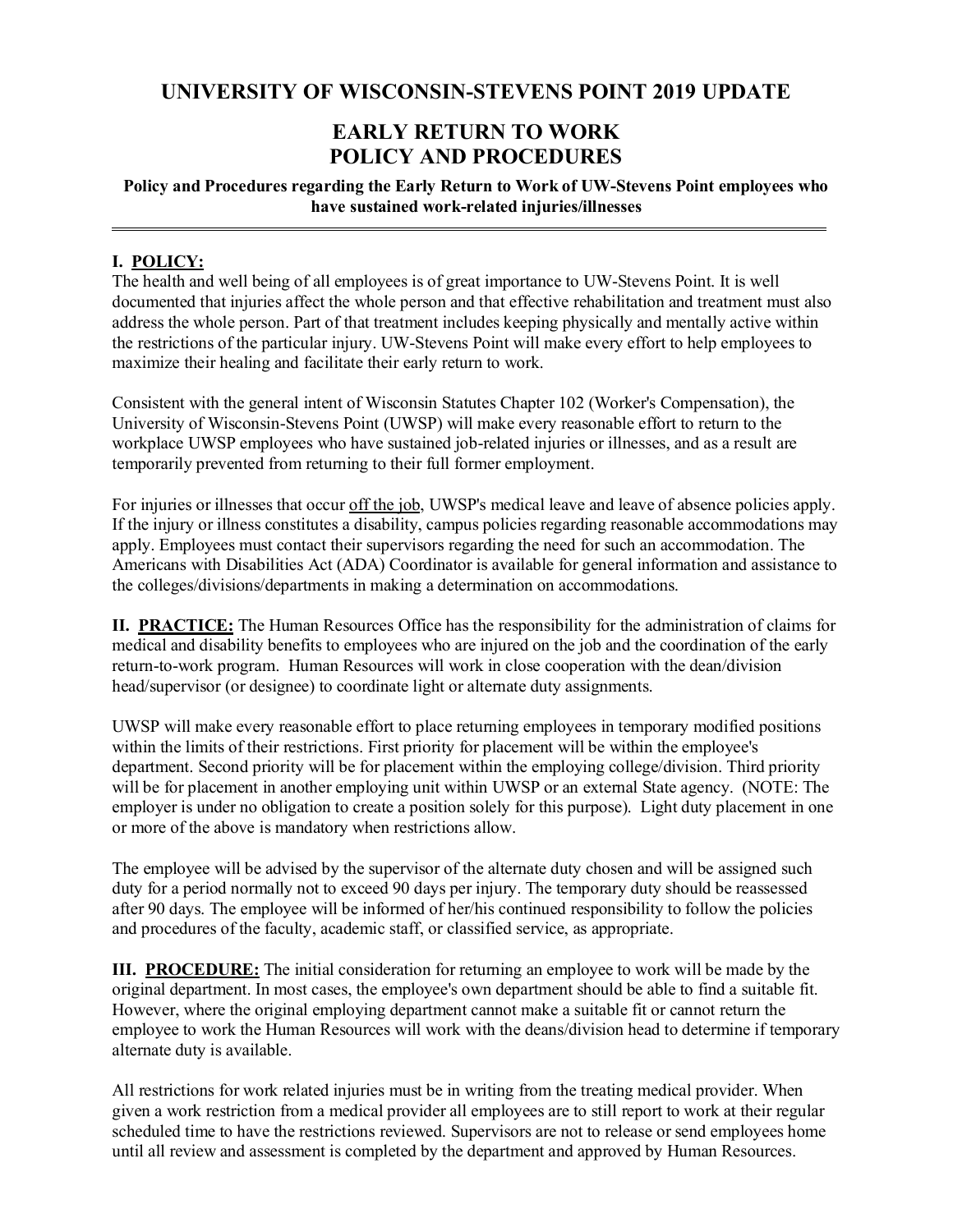Upon receipt of these restrictions, the employee's supervisor or the employee's department chair / director will assess how such restrictions will impact the employee's ability to perform his or her job duties. If a question exists as to such ability, Human Resources will communicate with the employee's physician. This communication will include:

- 1. a letter requesting the medical facts to support the doctor's certification of the employee's restrictions and a medical prognosis as to the duration such restrictions will apply;
- 2. a copy of the employee's Position Description;
- 3. a statement indicating the extent of physical demands normally encountered in the performance of the position, such as bending, lifting, climbing stairs, pushing, pulling, walking, handling of heavy items, deadline demands, high-volume public contact, etc., if available.

The employer reserves the right to obtain a second medical opinion on the employee's condition at the employer's expense.

The physician's certification and any additional information regarding the restrictions are reviewed. Determination will be made whether the employee can:

- 1. return to a full workload and schedule without modification of duties;
- 2. return to a full work load and schedule with temporary (90 days or less) modification of duties;
- 3. return to work at a less-than-full schedule temporarily, but without modification of duties;
- 4. return to work at a less-than-full schedule temporarily, with temporary (90 days or less) modification of duties; or
- 5. return to work in a different position for a limited period of time, not to exceed 90 days.

This analysis will be done with the assistance of the worker's compensation coordinator and is necessary to determine whether an appropriate position is available. Any temporary change in schedule or duties is to last for a period not to exceed 90 days. At the 90-day limit, a reassessment is required.

If it is determined that modifications in hours or duties are necessary, consideration will be given to:

- 1. the severity of the employee's condition and the extent to which his or her ability to work is impaired;
- 2. whether the employee's condition is temporary or permanent, and if temporary, for what duration it is expected to continue;
- 3. the extent to which regular job duties or hours may be temporarily altered;
- 4. the impact of any alteration in hours or duties on the productivity, workload, or work environment of other employees;
- 5. the availability of alternative work assignments.

Human Resources will review any classification or contract concerns in finding or developing a modified duty position. If accommodation cannot be made within the employee's department, the dean/division head/supervisor (or designee) or Human Resources will check with other areas within the college/division for temporary placement of the employee.

In the event an employee refuses an accommodation or reassignment to duties which are within the employee's restrictions and ability to perform, the employer is not obligated to provide alternatives. The employee may also be subject to a limitation or termination of any benefits for lost time being received under the Worker's Compensation program.

## **IV. FISCAL RESPONSIBILITY:**

The employee 's department will be responsible for the wage and benefit costs during the period of a temporary placement external to the department. UWSP receives an annual premium assessment for Worker's Compensation costs. This premium is based on both employee exposure and claims experience and is allocated to major divisions and auxiliary units. Thus, there is an incentive for departments to reduce Worker's Compensation lost time payment costs.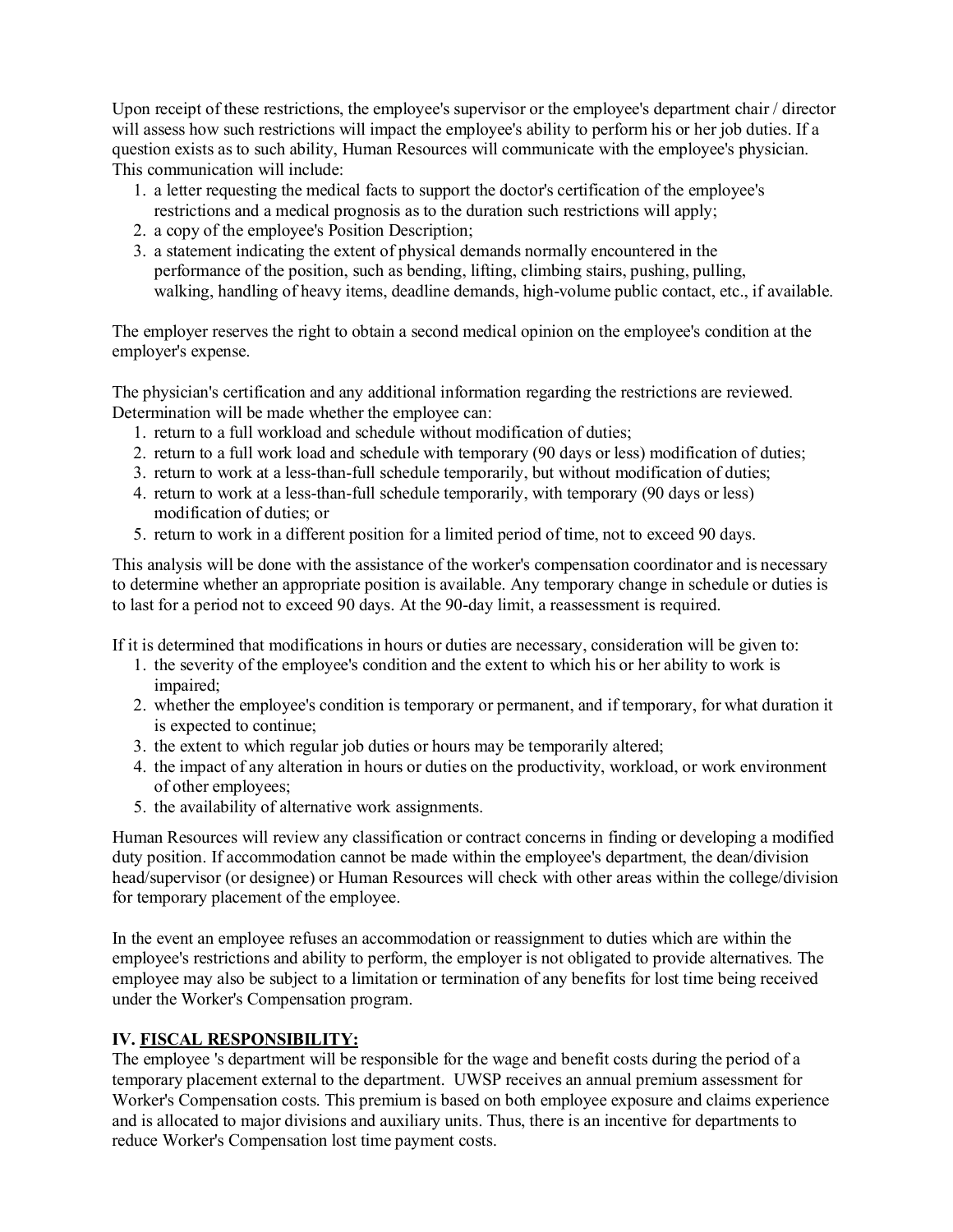# **V. END OF HEALING:**

If, at the end of the healing period, permanent employees' restrictions prevent them from returning to the occupational area of their former employment, they will be assisted in finding other employment on campus, within their restrictions and classification. Reasonable accommodations consistent with ADA guidelines may be applicable. The dean/division head/supervisor (or designee) will work with the Human Resources for possible placement elsewhere within UWSP. Failing that, employment elsewhere within the UW-System will be sought. If no other suitable employment can be found, the employee will be assisted in obtaining retraining through the state Department of Vocational Rehabilitation (DVR). Upon request, employees will be assisted in applying for disability retirement under the applicable provisions of the regulations of the Department of Employee Trust Funds (ETF). The UWSP Human Resources Office will provide coordination with these two agencies as necessary.

# **VI. ROLES AND RESPONSIBILITIES:**

#### Injured Employee

- Follows campus rules and practices;
- Reports injury immediately to supervisor;
- Completes all needed paperwork as soon as possible;
- Maintains contact with supervisor;
- Provides regular updates, at least weekly, with medical reports on health condition and treatment to worker's compensation coordinator;
- Returns to offered modified duty (if any) which is within medical restrictions (if any) as set by the treating physician.

## Supervisor/Department Designee

- Informs employees of campus work rules and practices;
- Initiates immediate medical treatment for injured employee when necessary;
- Reports the injury and completes all needed paperwork as soon as possible;
- Conducts investigation and corrects hazard;
- Maintains contact with the injured worker and the worker's compensation coordinator;
- When appropriate, finds or develops modified work for employee, within medical restrictions;
- Identifies and offers modified duty assignment to the injured employee.

## Human Resources Office

- Reviews all forms for full completion by correct persons;
- Informs the injured worker of rights and responsibilities;
- Works with medical personnel to obtain information regarding the injury;
- Investigates the scene of accidents and reviews accident with injured employee and supervisor when appropriate;
- Maintains contact with the injured employee;
- Maintains contact with the UW System Office of Risk Management;
- Makes safety recommendations when necessary;
- Meets with the supervisor to determine specific job tasks and suggest appropriate job modifications;
- Coordinates activities on campus with outside investigation and rehabilitation professionals and assists in any additional investigation of claims;
- Concentrates on returning the employee to work activities that are based on physical limitations and transferable skills;
- Assists with the development of modified duty assignments;
- Acts as liaison for all interested parties;
- Maintains injury records and history;
- Reviews injury data to spot trends of injuries and accidents;
- Develops and implements employee safety training programs.